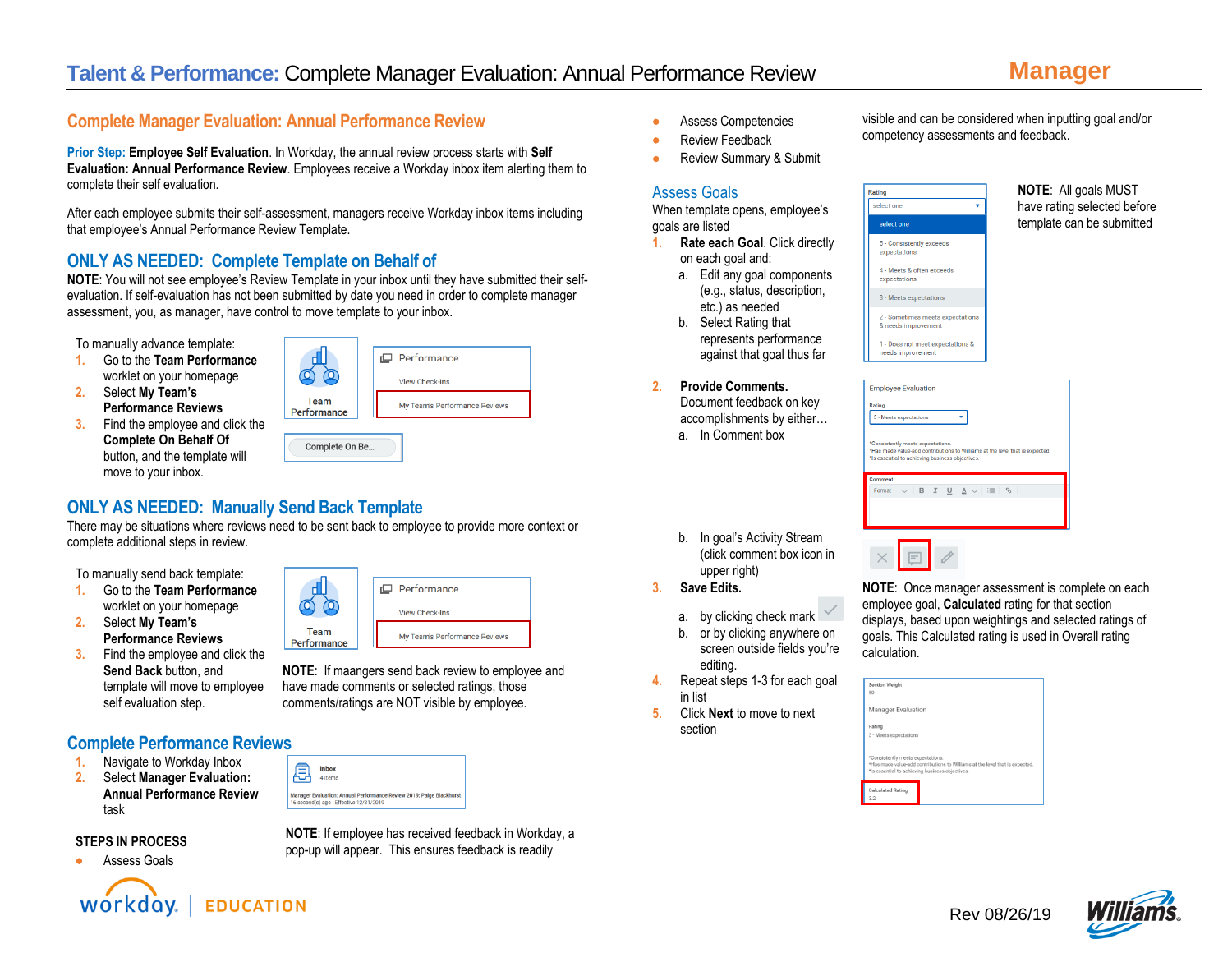Assess Competencies

Williams' core competencies are reflected and should be assessed

### **1. Rate each Competency.**

- a. Click on first competency, Action oriented.
- b. Review employee's selfassessment rating and any comments as consideration into your rating.
- c. Review description and select Competency Rating that best represents how employee has demonstrated that competency.

## **2. Provide Comments**.

- a. Behavior section provides context regarding what is expected at career ladder/level for selected rating.
- b. Provide examples of how employee has demonstrated competency at selected rating level.
- c. Examples are especially important if applying a 1 or 5 rating.

### **3. Save Edits.**

- a. Click check mark OR
- b. Click anywhere on screen outside fields editing.
- **4.** Repeat steps 1-3 for each goal in list
- **5.** Click **Next** to move to next section



**NOTE**: All competencies MUST have a rating selected before your template can be submitted.

| Comment                |   |                                                                               |                                                                               |  |                                                                                                                                                                                                               |
|------------------------|---|-------------------------------------------------------------------------------|-------------------------------------------------------------------------------|--|---------------------------------------------------------------------------------------------------------------------------------------------------------------------------------------------------------------|
|                        |   |                                                                               | Format $\vee$ <b>B</b> $I$ <b>U</b> $\triangle$ $\vee$ <b>II</b> $\heartsuit$ |  | s                                                                                                                                                                                                             |
|                        |   |                                                                               |                                                                               |  |                                                                                                                                                                                                               |
|                        |   |                                                                               |                                                                               |  |                                                                                                                                                                                                               |
|                        |   |                                                                               |                                                                               |  |                                                                                                                                                                                                               |
|                        |   |                                                                               |                                                                               |  |                                                                                                                                                                                                               |
|                        |   |                                                                               |                                                                               |  |                                                                                                                                                                                                               |
|                        |   |                                                                               |                                                                               |  |                                                                                                                                                                                                               |
|                        |   |                                                                               |                                                                               |  |                                                                                                                                                                                                               |
|                        |   |                                                                               |                                                                               |  |                                                                                                                                                                                                               |
| Employee Evaluation    |   |                                                                               |                                                                               |  |                                                                                                                                                                                                               |
| Competency Rating      |   |                                                                               |                                                                               |  |                                                                                                                                                                                                               |
| 3 - Meets expectations | ۰ |                                                                               |                                                                               |  |                                                                                                                                                                                                               |
| Behavior               |   |                                                                               |                                                                               |  |                                                                                                                                                                                                               |
|                        |   |                                                                               |                                                                               |  | Ladder/levels 81-82, T1-T2, P1-P2: Takes on work and assignments with enthusiasm and a car-do attitude. Identifies what needs to be done and acts to meet immediate needs. Starts work quickly enough to      |
|                        |   | meet deadlines. Attempts to resolve routine problems without asking for help. |                                                                               |  | Ladder/levels (\$3-05, T3-75, P3-P6; Takes action on important insure in a timely manner, identifies and pursuas new opportunities when they arise, granding the major benefits to the organization. Takes on |

**NOTE:** If employee is an individual contributor, two sets of behaviors will be presented. Refer to behaviors that corresponds to ladder/level of their current role.

**NOTE**: Once manager assessment is complete on each employee goal, **Calculated** rating for that section displays, based upon weightings and selected ratings of goals. This Calculated rating is used in Overall rating calculation.



# Review Feedback Received

- **1.** Received employee feedback in Workday (Get/Give Feedback functionality), appears on this page for review.
- **2.** Click number to review any feedback provided by others.
- **3.** Click Next to move to next section.

## Review and Submit

Overall page includes multiple rating fields.

| Manager Evaluation                                                                                                                 |
|------------------------------------------------------------------------------------------------------------------------------------|
| Rating<br>2.8                                                                                                                      |
| *Consistently meets and often exceeds expectations.<br>*Has made value-add contributions to Williams above level that is expected. |
| I want to change the Rating:<br>No                                                                                                 |
| Calculated Rating<br>2.82                                                                                                          |
| Default Rating<br>28                                                                                                               |
| Comment                                                                                                                            |

## Manually Adjust

### (only used in extreme cases)

A rating may need to be manually adjusted in some extreme cases. **1.** Click on **Rating** drop down

- field
- **2.** Select score that better represents performance.

## **Summary**

- **3.** Final page is summary review of goals and competencies along with comments and ratings entered by manager and employee.
- **4.** Click Submit when finished entering information



| <b>Calculated</b> | = average of Goals and Competencies                                                                                                                                                                                             |
|-------------------|---------------------------------------------------------------------------------------------------------------------------------------------------------------------------------------------------------------------------------|
| Rating            | sections reflected as two decimals                                                                                                                                                                                              |
| <b>Default</b>    | = Calculated Rating rounded to one                                                                                                                                                                                              |
| Rating            | decimal                                                                                                                                                                                                                         |
| Rating            | = same as Default Rating UNLESS<br>override/adjustment is applied<br>• If override/adjustment applied, Rating<br>reflects adjusted value<br>• Rating is used in level setting<br>conversations and for compensation<br>purposes |



### **NOTE**: Check box under "I want to change Rating" will automatically populate if you override calculated rating score.



Click **Save for Later** to come back later to complete.

**NOTE**: Make sure to come back and **Submit** before process completion deadline to alleviate data loss.





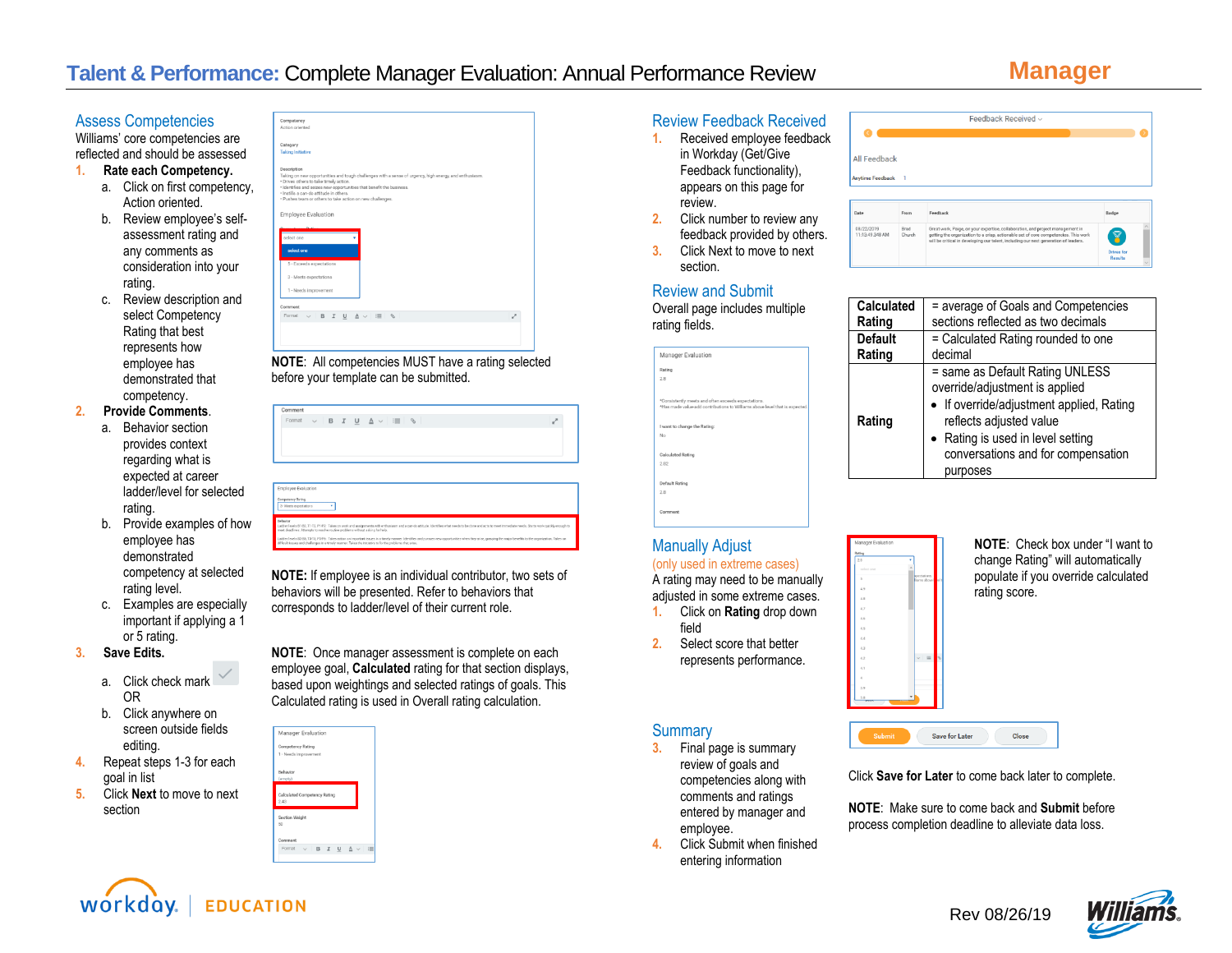## **Hold Step**

Once submitted, reviews route to hold step with HR until Executive Officer Team has approved company rating distributions.

# **Facilitate Performance Conversation**

When ratings are finalized in early December, managers receive "To Do" inbox item that should only be submitted once performance review conversation is held.

View Performance Form

Best practice is to facilitate performance conversation from online version of form

- **1.** Navigate to employee profile
- **2.** Click **Performance** in profile menu
- **3.** Click **Performance Reviews**
- **4.** Click **View** (if needed, share screen with employee via teams or conference room hub)
- **5.** Review all sections of form with employee

## Complete To-Do Step

- **6.** Navigate to appropriate inbox To-Do item
- **7.** Optional: Enter final comments as needed (tone of review, additional items worth noting, etc).
- **8.** Click **Submit**

### **TERMINATED EMPLOYEES:**

Click **Submit** for all terminated employee inbox items. This removes inbox items.

### **IMPORTANT**: Once

submitted, full review template is routed to employee for review and electronic acknowledgement. Entire form and all ratings are visible



| Feedback Received                                       | Individual Goals   | 3<br>Organization Go. | Performance Reviews | Development Plans                                    | Development items  | Archived Goals |
|---------------------------------------------------------|--------------------|-----------------------|---------------------|------------------------------------------------------|--------------------|----------------|
| In Progress 1 ham                                       |                    |                       |                     |                                                      |                    |                |
| Review                                                  | Contains<br>Hidden |                       | Review Period       | Status                                               | Awaiting           |                |
|                                                         | Sections           | Start Date            | Foul Date           |                                                      |                    |                |
| <b>Antual Performance Review 2019:</b><br>Dolon Gundaju | Yes                | 01/01/2019            | 12/31/2019          | To Do: Hold until performance<br>meeting has occured | <b>Brad Church</b> | 4<br>View      |
|                                                         |                    |                       |                     |                                                      |                    |                |

| <b>Overall Process</b><br>Annual Performance Review 2019: Dolon Gundoiu<br><b>Overall Status</b><br>In Progress<br>Instructions<br>It is time to conduct your annual performance review conversation. Do NOT submit until you have com-<br>pleted the review with your employee. Once submitted, your employee can see your feedback comments<br>and will receive a task to acknowledge the review. |
|-----------------------------------------------------------------------------------------------------------------------------------------------------------------------------------------------------------------------------------------------------------------------------------------------------------------------------------------------------------------------------------------------------|
|                                                                                                                                                                                                                                                                                                                                                                                                     |
|                                                                                                                                                                                                                                                                                                                                                                                                     |
|                                                                                                                                                                                                                                                                                                                                                                                                     |
| enter your comment                                                                                                                                                                                                                                                                                                                                                                                  |
|                                                                                                                                                                                                                                                                                                                                                                                                     |
|                                                                                                                                                                                                                                                                                                                                                                                                     |
|                                                                                                                                                                                                                                                                                                                                                                                                     |

**NOTE**: Clicking **Submit** digitally time/date stamps review, no need to enter as was required previously)

### Employee Acknowledgement Steps

Employees receive inbox item for acknowledgement

- **1.** Employee clicks **inbox item**
- **2.** Employee selects "I acknowledge" from dropdown
- **3.** Employee adds comments as needed
- **4.** Employee clicks **Submit** to acknowledge receipt of review

Employees navigate Profile > Performance > Performance Reviews to review assessments and comments.

### Manager Sign-off

Once employees acknowledge, reviews route back to managers for sign-off and storage in worker profiles.

- **1.** Managers click **Submit**
- **2.** Process is complete. No further action required

## **NOTES**





**Inbox**